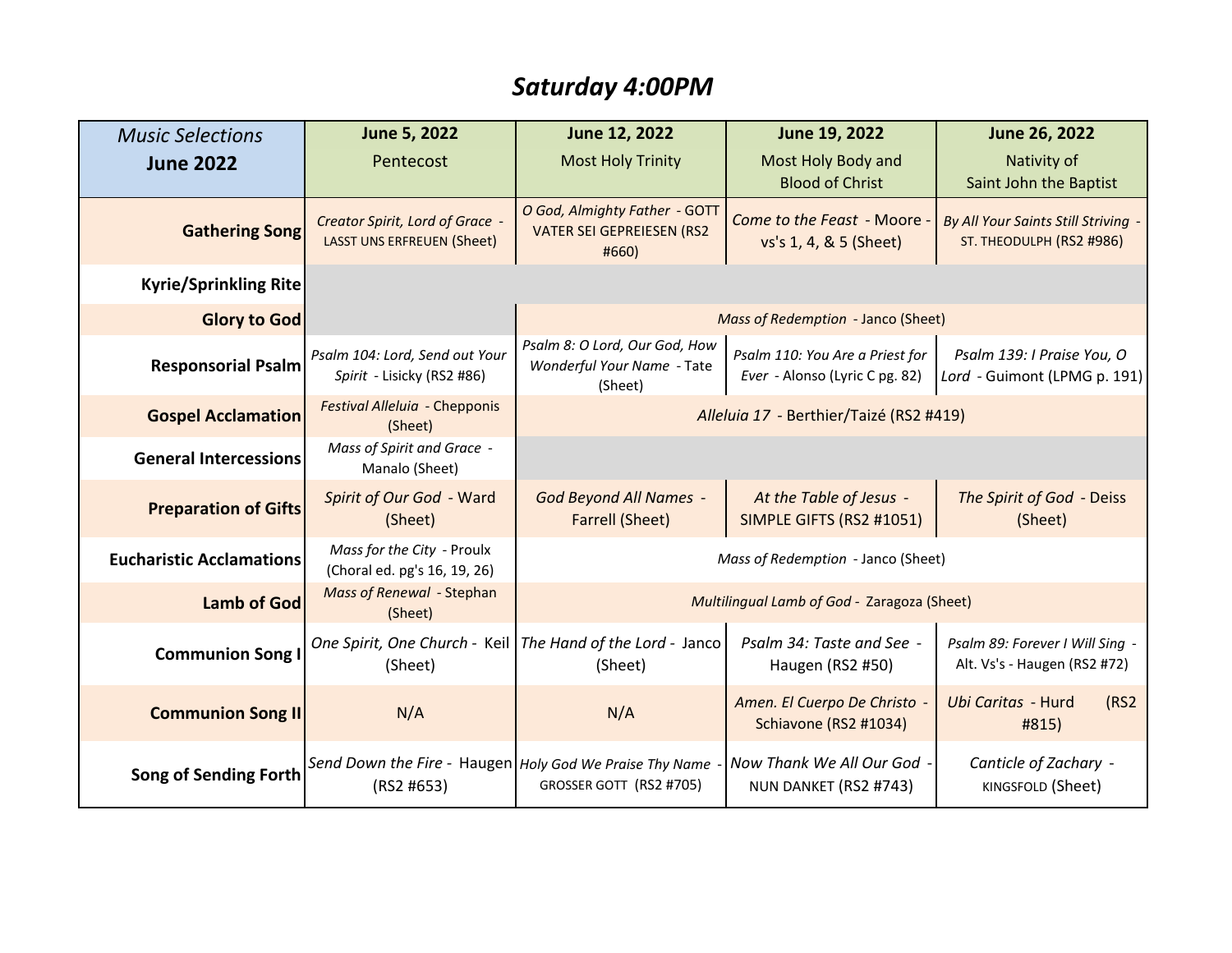# *Sunday 8:30AM Mass*

| <b>Music Selections</b>         | <b>June 5, 2022</b>                                           | June 12, 2022                                                                                    | June 19, 2022                                                     | June 26, 2022                                                   |
|---------------------------------|---------------------------------------------------------------|--------------------------------------------------------------------------------------------------|-------------------------------------------------------------------|-----------------------------------------------------------------|
| <b>June 2022</b>                | Pentecost                                                     | <b>Most Holy Trinity</b>                                                                         | Most Holy Body and<br><b>Blood of Christ</b>                      | Nativity of<br>Saint John the Baptist                           |
| <b>Gathering Song</b>           | Creator Spirit, Lord of Grace -<br>LASST UNS ERFREUEN (Sheet) | O God, Almighty Father - GOTT<br><b>VATER SEI GEPREIESEN (RS2</b><br>#660)                       | Come to the Feast - Moore -<br>vs's 1, 4, & 5 (Sheet)             | By All Your Saints Still Striving -<br>ST. THEODULPH (RS2 #986) |
| <b>Kyrie/Sprinkling Rite</b>    | Sweet Refreshment - Moore<br>(Sheet)                          |                                                                                                  |                                                                   |                                                                 |
| <b>Glory to God</b>             | Mass of Renewal - Stephan<br>(Sheet)                          | Mass of Redemption - Janco (Sheet)                                                               |                                                                   |                                                                 |
| C.L.O.W. Dismissal              |                                                               | Open Our Hearts, Open Our Ears - Stehle (RS2 #406)                                               |                                                                   |                                                                 |
| <b>Responsorial Psalm</b>       | Psalm 104: Lord, Send out Your<br>Spirit - Lisicky (RS2 #86)  | Psalm 8: O Lord, Our God, How<br>Wonderful Your Name - Tate<br>(Sheet)                           | Psalm 110: You Are a Priest for<br>Ever - Alonso (Lyric C pg. 82) | Psalm 139: I Praise You, O<br>Lord - Guimont (LPMG p. 191)      |
| <b>Gospel Acclamation</b>       | Pentecost Sequence - Glover<br>(Sheet)                        | Alleluia 17 - Berthier/Taizé (RS2 #419)                                                          |                                                                   |                                                                 |
| <b>General Intercessions</b>    | Mass of Spirit and Grace -<br>Manalo (Sheet)                  |                                                                                                  |                                                                   |                                                                 |
| <b>Preparation of Gifts</b>     | Spirit of Our God - Ward<br>(Sheet)                           | God Beyond All Names -<br>Farrell (Sheet)                                                        | At the Table of Jesus -<br>SIMPLE GIFTS (RS2 #1051)               | The Spirit of God - Deiss<br>(Sheet)                            |
| <b>Eucharistic Acclamations</b> | Mass for the City - Proulx<br>(Choral ed. pg's 16, 19, 26)    | Mass of Redemption - Janco (Sheet)                                                               |                                                                   |                                                                 |
| <b>Lamb of God</b>              | Mass of Renewal -<br>Stephan (Sheet)                          | Multilingual Lamb of God - Zaragoza (Sheet)                                                      |                                                                   |                                                                 |
| <b>Communion Song</b>           | (Sheet)                                                       | One Spirit, One Church - Keil   The Hand of the Lord - Janco  <br>(Sheet)                        | Psalm 34: Taste and See -<br>Haugen (RS2 #50)                     | Psalm 89: Forever I Will Sing -<br>Alt. Vs's - Haugen (RS2 #72) |
| <b>Communion Song II</b>        | N/A                                                           | N/A                                                                                              | Amen. El Cuerpo De Christo -<br>Schiavone (RS2 #1034)             | Ubi Caritas - Hurd<br>(RS2 #815)                                |
| <b>Song of Sending Forth</b>    | (RS2 H653)                                                    | Send Down the Fire - Haugen God Sends Us Forth - Alonso Now Thank We All Our God -<br>(RS2 #874) | NUN DANKET (RS2 #743)                                             | Canticle of Zachary -<br><b>KINGSFOLD (Sheet)</b>               |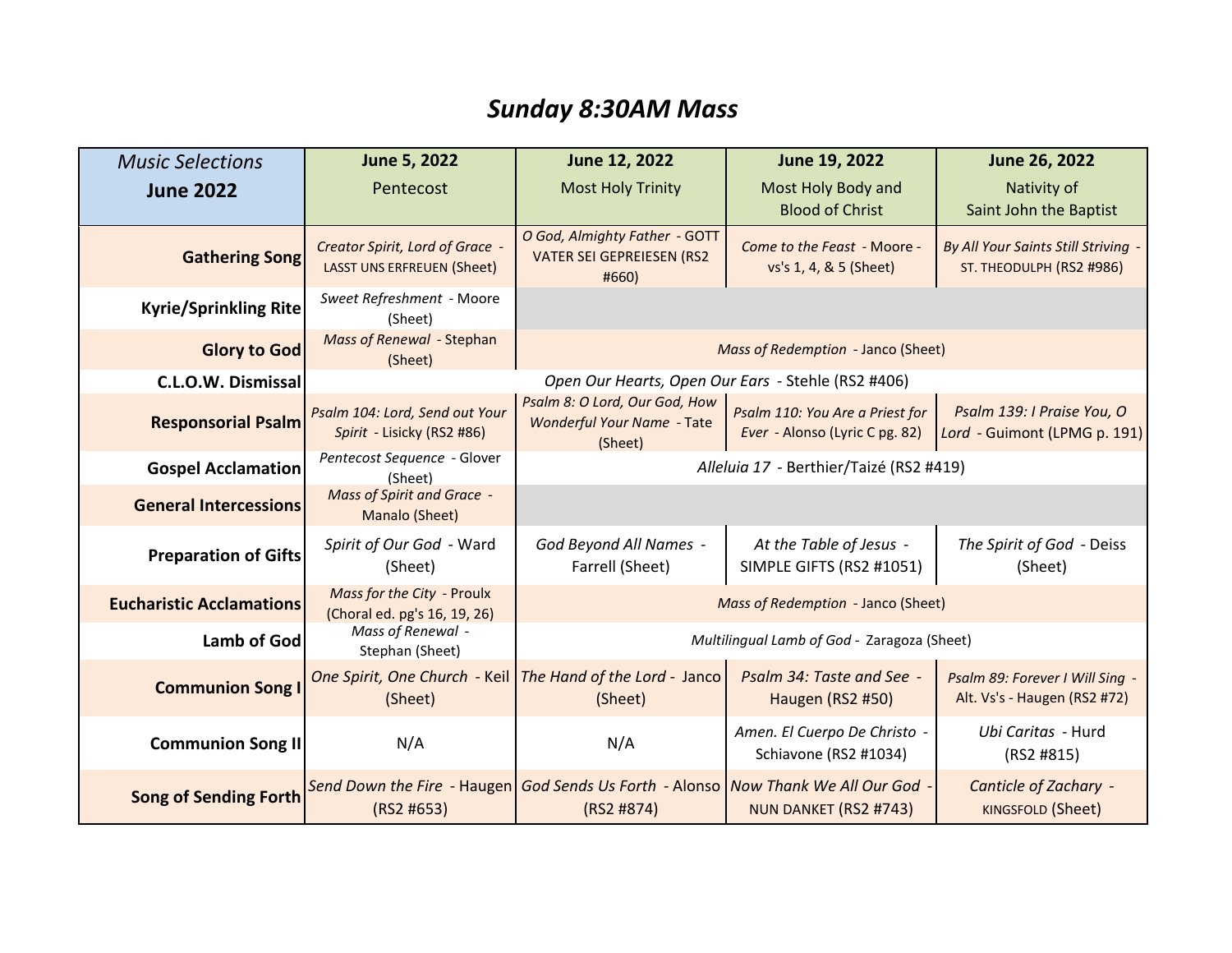#### *Sunday 11:15AM Mass*

| <b>Music Selections</b>         | June 5, 2022                                                             | June 12, 2022                                                                        | June 19, 2022                                                   | June 26, 2022                                                        |
|---------------------------------|--------------------------------------------------------------------------|--------------------------------------------------------------------------------------|-----------------------------------------------------------------|----------------------------------------------------------------------|
| <b>June 2022</b>                | Pentecost                                                                | <b>Most Holy Trinity</b>                                                             | Most Holy Body and<br><b>Blood of Christ</b>                    | Nativity of<br>Saint John the Baptist                                |
| <b>Gathering Song</b>           | Creator Spirit, Lord of Grace -<br>LASST UNS ERFREUEN (Sheet)            | O God, Almighty Father - GOTT<br><b>VATER SEI GEPREIESEN (RS2</b><br>#660)           | As We Gather at YourTable<br>NETTLETON (RS2 #924)               | <b>By All Your Saints Still Striving</b><br>ST. THEODULPH (RS2 #986) |
| <b>Kyrie/Sprinkling Rite</b>    | I Saw Water - Nestor (Sheet)                                             |                                                                                      |                                                                 |                                                                      |
| <b>Glory to God</b>             | A New Mass for Congregations -<br>Andrews/Biery (Sheet)                  | Mass of Redemption - Janco (Sheet)                                                   |                                                                 |                                                                      |
| <b>Responsorial Psalm</b>       | Psalm 104: Lord, Send out Your<br>Spirit - Chepponis (Sheet)             | Psalm 8: O Lord, Our God,<br>How - Carroll/Gelineau<br>(LPGG #861)                   | Psalm 110: You Are a Priest for<br>Ever - Guimont (LPMG pg. 84) | Ps. 139: I Praise You, O Lord -<br>Guimont (LPMG p. 191)             |
| <b>Gospel Acclamation</b>       | Festival Alleluia - Chepponis<br>(Sheet)                                 | Alleluia 17 - Berthier/Taizé (RS2 #419)                                              |                                                                 |                                                                      |
| <b>General Intercessions</b>    | Mass of Spirit and Grace -<br>Manalo (Sheet)                             |                                                                                      |                                                                 |                                                                      |
| <b>Preparation of Gifts</b>     | One Faith, One Hope, One<br>Lord - Courtney                              | God So Loved the World -<br><b>Chilcott</b>                                          | Ave Verum Corpus - Byrd                                         | The Spirit of the Lord -<br>Stopford                                 |
| <b>Eucharistic Acclamations</b> | Mass for the City - Proulx<br>(Choral ed. pg's 16, 19, 26)               | Mass of Redemption - Janco (Sheet)                                                   |                                                                 |                                                                      |
| <b>Lamb of God</b>              | Lamb of God in F - Proulx (RS2<br>#489)                                  |                                                                                      | Multilingual Lamb of God - Zaragoza (Sheet)                     |                                                                      |
| <b>Communion Song I</b>         | One Spirit, One Church - Keil<br>(Sheet)                                 | The Hand of the Lord - Janco<br>(Sheet)                                              | Psalm 34: Taste and See -<br>Haugen (RS2 #50)                   | Psalm 89: Forever I Will Sing -<br>Alt. Vs's - Haugen (RS2 #72)      |
| <b>Communion Song II</b>        | N/A                                                                      | N/A                                                                                  | Amen. El Cuerpo De Christo -<br>Schiavone (RS2 #1034)           | Ubi Caritas - Hurd (RS2 #815)                                        |
| Song of Sending Forth           | O Spirit All Embracing -<br>THAXTED - arr. Proulx<br>(RS2<br>#652/Sheet) | Holy God We Praise Thy Name<br><b>GROSSER GOTT/arr. Thatcher</b><br>(RS2 #705/Sheet) | Now Thank We All Our God -<br>NUN DANKET (RS2 #743)             | Canticle of Zachary -<br>KINGSFOLD (Sheet)                           |

June 5th - Choral Prelude: *Draw Us in the Spirit's Tether* - Friedell

June 5th - Sequence: *Sequence for Pentecost* - VENI SANCTE SPRITUS (RS2 #1186)

June 12th - Choral Prelude: *Three Wings -* Helvey